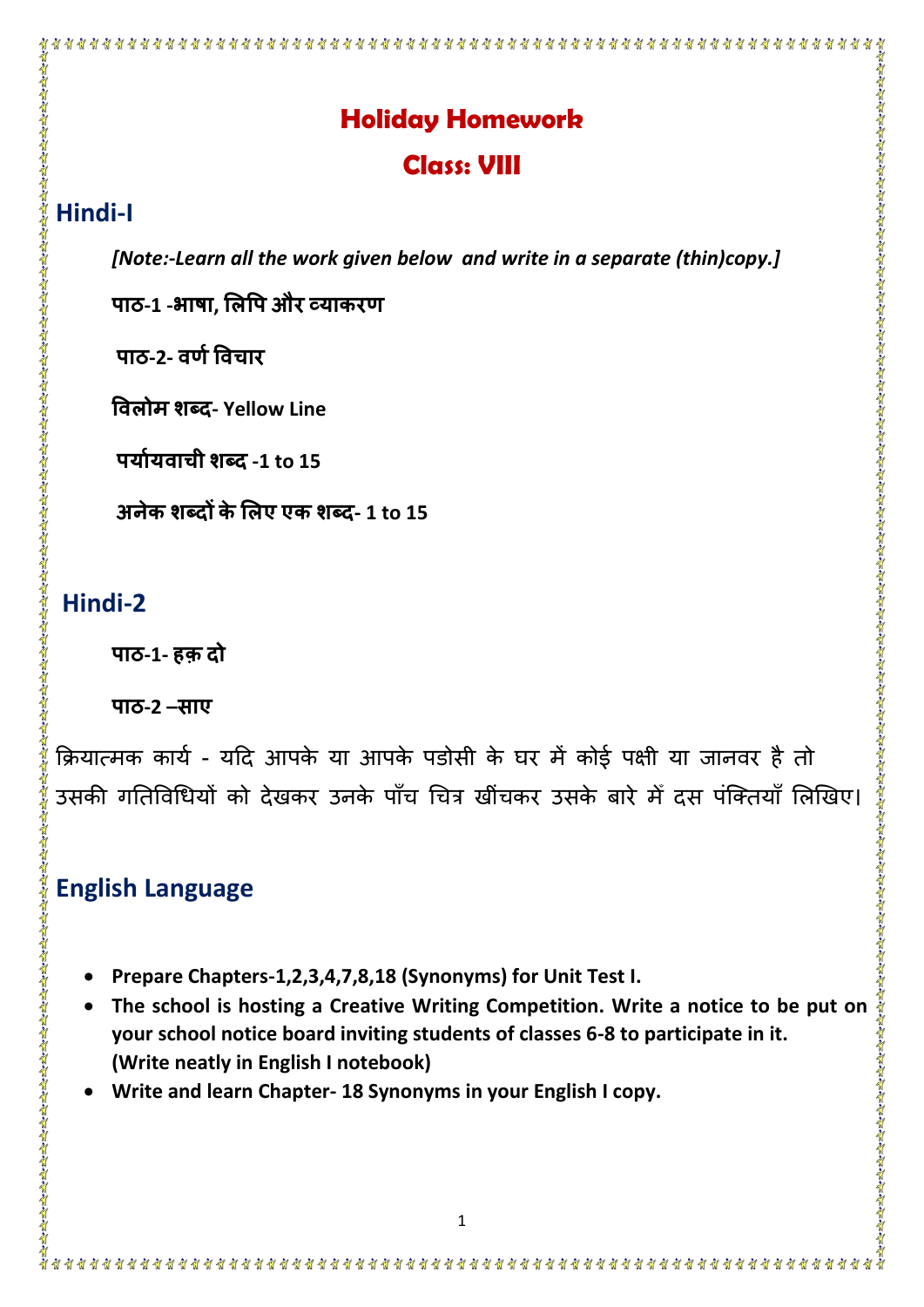# **English Literature**

- **Prepare chapters-1,2,3 and Poem: Florence Nightingale for Unit Test I.**
- **Write about the poet of poem 'Florence Nightingale' in your English II copy.**
- **Read all the chapters included in UT I and write summaries of the chapters in your**  智智智智智智智智智智智智智智智智 **own words in English II copy.**

# **Geography**

- **Write a case study of any three Natural Disaster that devasted large area in India.**
- **Use pictures, drawings, relevant date related to the case studies.**
- **Do this activity in your classwork copy itself.**
- **Case study is the detail study of an event so use your imaginative skills with creativity to make your homework more attractive.**

# **History**

- **Collect some stories of Napoleon's bravery and courage.**
- **Find about his wars and conquests.**
- **Make it more attractive by using your imaginative skills to find out detail about his life with pictures.**

智智智智智智智智智智智智智智

• **Do this work in classwork copy itself.** 

# **Mathematics**

- **1. If 12 Kg of barley costs ₹3600, find the cost of 8 Kg of barley.**
- **2. 300 students in a day care consume 480 Kg of wheat atta in 16 days. How many students will consume 360 kg of wheat atta in 18 days?**
- **3. If 10 labourers can earn ₹16,480 in 10 days, how many labourers can earn ₹8400 in 6 days?**
- **4. If the wages of 4 men for 30 days amount to ₹3900, find the wages of 20 men for 40 days.**
- **5. If 18 men can do a job in 10 days. How much time would 15 men take to do the same job?**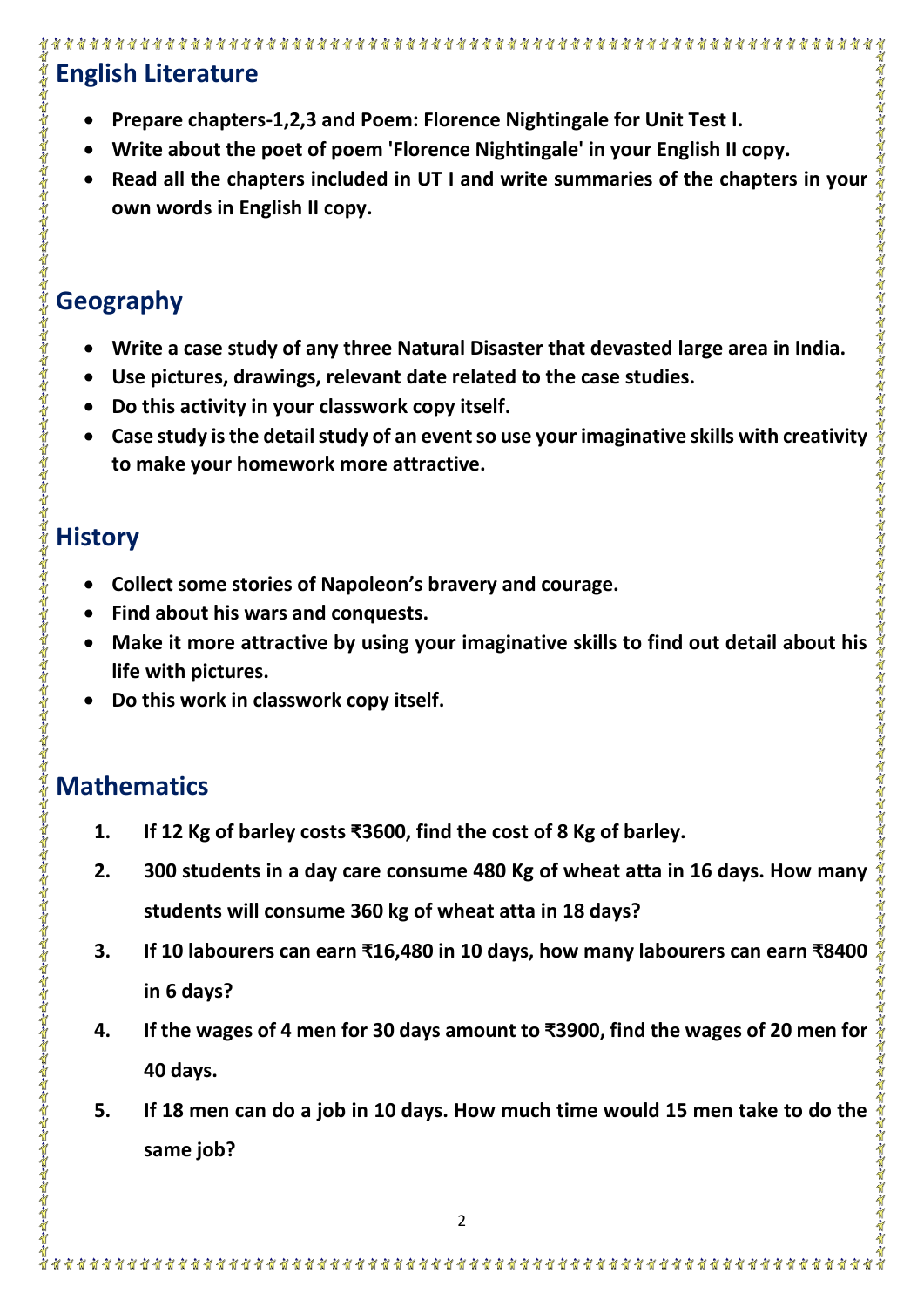- **6. In an exam, Akshay secured 330 marks. If he secured 80% marks find the maximum mark.**
- **7. In a basket of apples,10% of them are rotten and 70 are in good condition Find the total number of apples in the basket.**
- **8. Alex was able to cover 25% of 500 km journey in the morning. What percent of journey is still left to be covered?**
- **9. 270 is 30% of a certain number. Find the number.**
- **10. Aman was given an increment of 15% on his salary. If his new salary is ₹45000, what was his salary before the increment?**
- **11. 16 men can do a piece of work in 10 days. How many men are needed to complete the work in 40 days?**
- **12. A and B can do a piece of work in 12 days, B and C in 15 days, C and A in 20 days. How long would each take separately to do the same work.**
- **13. If 3 men or 4 women can reap a field in 43 days, how long will 7 men and 5 women take to reap it.**
- **14. A and B can do a work in 45 and 40 days respectively. They began the work together, but A left after some time and B finished the remaining work in 23**
- **15. days. After how many days did A leave?**
- **16.** A and B working together can do a piece of work in 6 days. B alone can do it in 8  $\frac{2}{3}$ <br>days. In how many days A alone could finish?<br>17. A sells an article to B at a profit of 20% and B sells it to C at loss of 1 **days. In how many days A alone could finish?**
- **17. A sells an article to B at a profit of 20% and B sells it to C at loss of 10% if C pays Rs 216 for the article, Find the cost price of A.**
- **18. Find a single discount equivalent to two successive discounts of 15% and 25%.**
- **19. A shopkeeper marks his goods at 35% above the cost price and allows a discount of 10%. Find his profit percentage.**

智智智

贸易资金贸易贸易贸易贸易资

- **20. Meenu bought a pair of sandals for Rs 2576, including tax . If its market price was Rs 2300**
- **21. Find the final price of a car with market price of Rs 342000 and tax 18%.**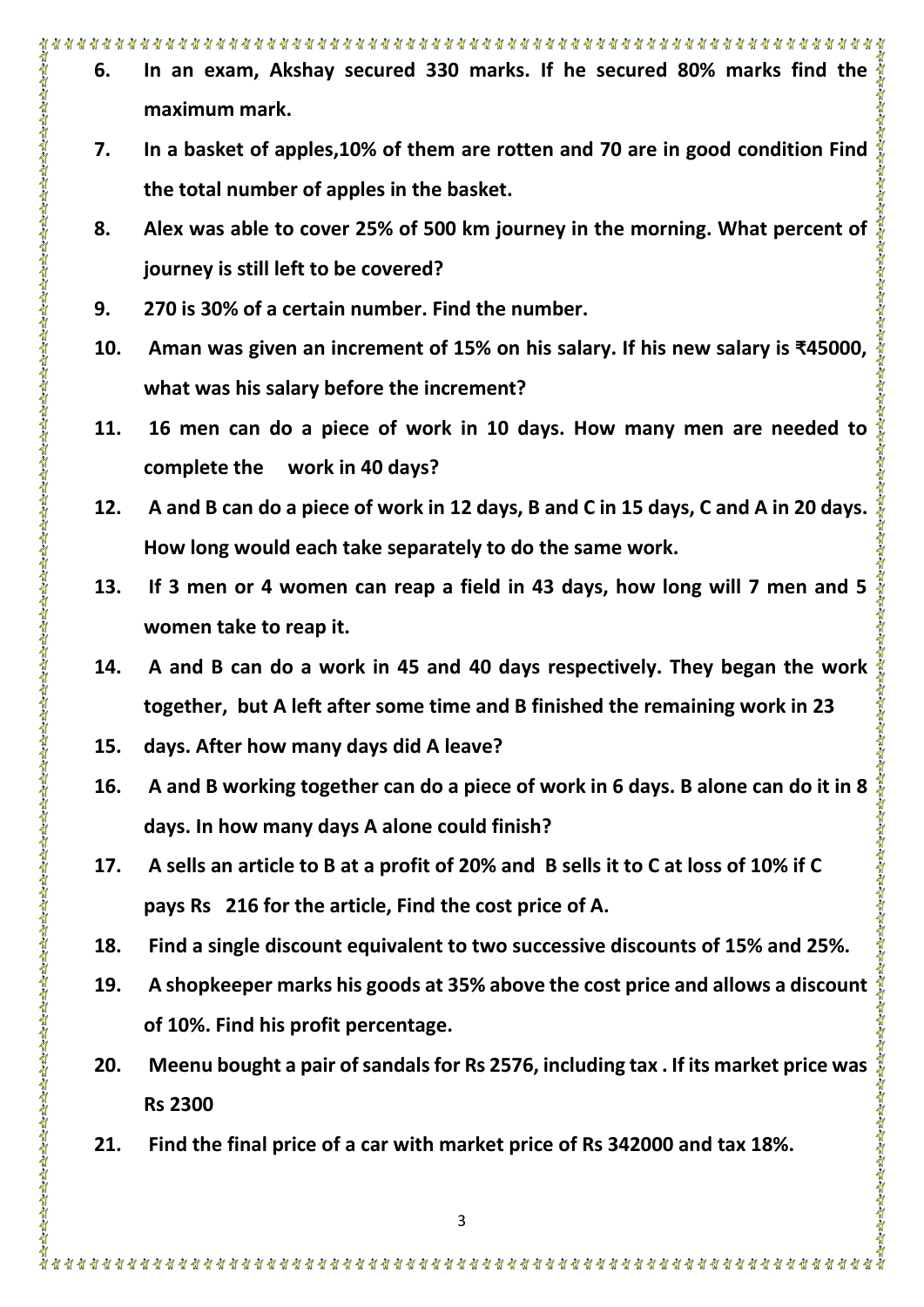```
Note: - 1) Kindly revise UT syllabus thoroughly…………
                                                                                     2) Make a table of squares and cubes of No.1 to 20 
            3) Do the Above questions in A4 size sheet.
     Note:-Learn all the work given below and write in classwork copy. 
 शब्द रूप - गुरु
  अभ्यास कार्य- पाठ 1,2
  अतिरिक्त कार्य
क्रियात्मक कायय (activity work)
वृक्षों की उपयोगिता से सर्बाधेत पाच वाक्य सस्कृत में रचनात्मक विधि (creative method )
Chemistry
      • Make a project on atomic structure on first 20 elements of periodic table.
      • Make a project on first 20 elements: -
           (i) Draw their atomic structure.
           (ii) Mention their number of electrons, protons and neutrons.
           (iii) Write their electronic configuration. 
     • Learn Chapter 1 and 3 for Unit Test I
Note :- [For drawing atomic structure of elements , use creativity and innovative ideas.]
   • Read and learn Chapters 1 and 2 thoroughly for UT I along with all the activities given 
                                                                                    智智智智智智智智智
     in the book.
    • Make any one of the following ecosystems on A3 size sheet.
         ➢ Pond Ecosystem
```
**Sanskrit**

से लिखें ।

**Biology**